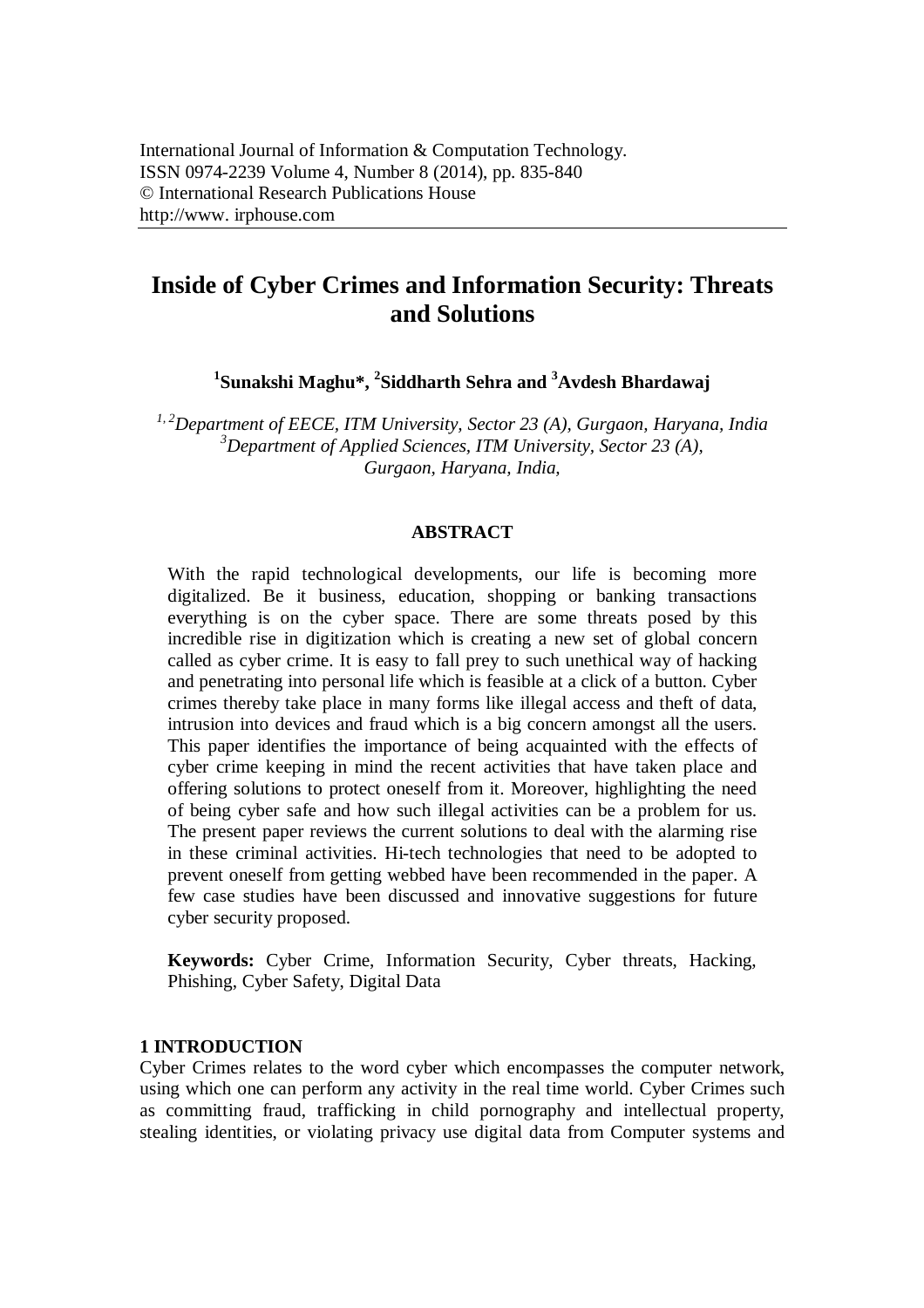other electronic devices.  $\left[1\right]$ These devices are used as a target by attacking the computer through viruses, as a weapon to commit crimes or as an accessory to store illegal information. Cyber Crimes also affect business every year, losing billions of money and damaging the company's reputations leading to loss of future business as well. In today's world, cyber systems provide flexibility leading to its illicit use. With the Government framed Internet policy, Internet along with making the life easy with economic activities like buying, selling, online transactions and social networking brings along many threats. Hacking tools are available on the internet which does not require people to be highly skilled and also encourage them to do inappropriate acts online. Thus, cyber space has made users vulnerable making it important to take necessary steps and avoid exposure from to acts. Highly populated countries like Asia, China are dependant on web resources which creates opportunity to commit such crimes and also makes it difficult to detect and prevent Internet Crimes in the wide networking environment. <sup>[2]</sup>

#### **2. DISCUSSIONS**

**2.1)** There are a lot of cases of Computer Assisted crime where computer is the instrument for committing crime. Some of them are discussed below:

**2.1.1) Data Piracy:** This involves reproduction of digital data and easy distribution of print, graphics, sound and multimedia combinations even the use of copyrighted material either for personal use.

*2.1.2) Pornography/Child pornography*: It is the unethical and illegal distribution of sexually implicit material especially involving children.

**2.1.3) Illegal Interception of Material**: Data transfer over the net has resulted in greater speed and capacity but also greater vulnerability. It is now easier for unauthorized people to gain access to sensitive information. It has many forms like:

**2.1.3.1) Internet time thefts:** Phishing, spoofing or spam (unsolicited mail) wherein a perpetrator sends fictitious mails which appears official causing the victim to release personal information. [3]

**2.1.3.2) Online Credit card fraud, E- Bank theft**: Illegal acquisition of credit card number for online purchases or bank account details where the perpetrator diverts funds to account accessible to criminal.

**2.2)** There are other situations of Computer Oriented Cyber Crime where Computer is the target of crime like:

*2.2.1) Hacking***:** Information theft from computer storage device or hard disk and stealing username, password and altering information is called hacking.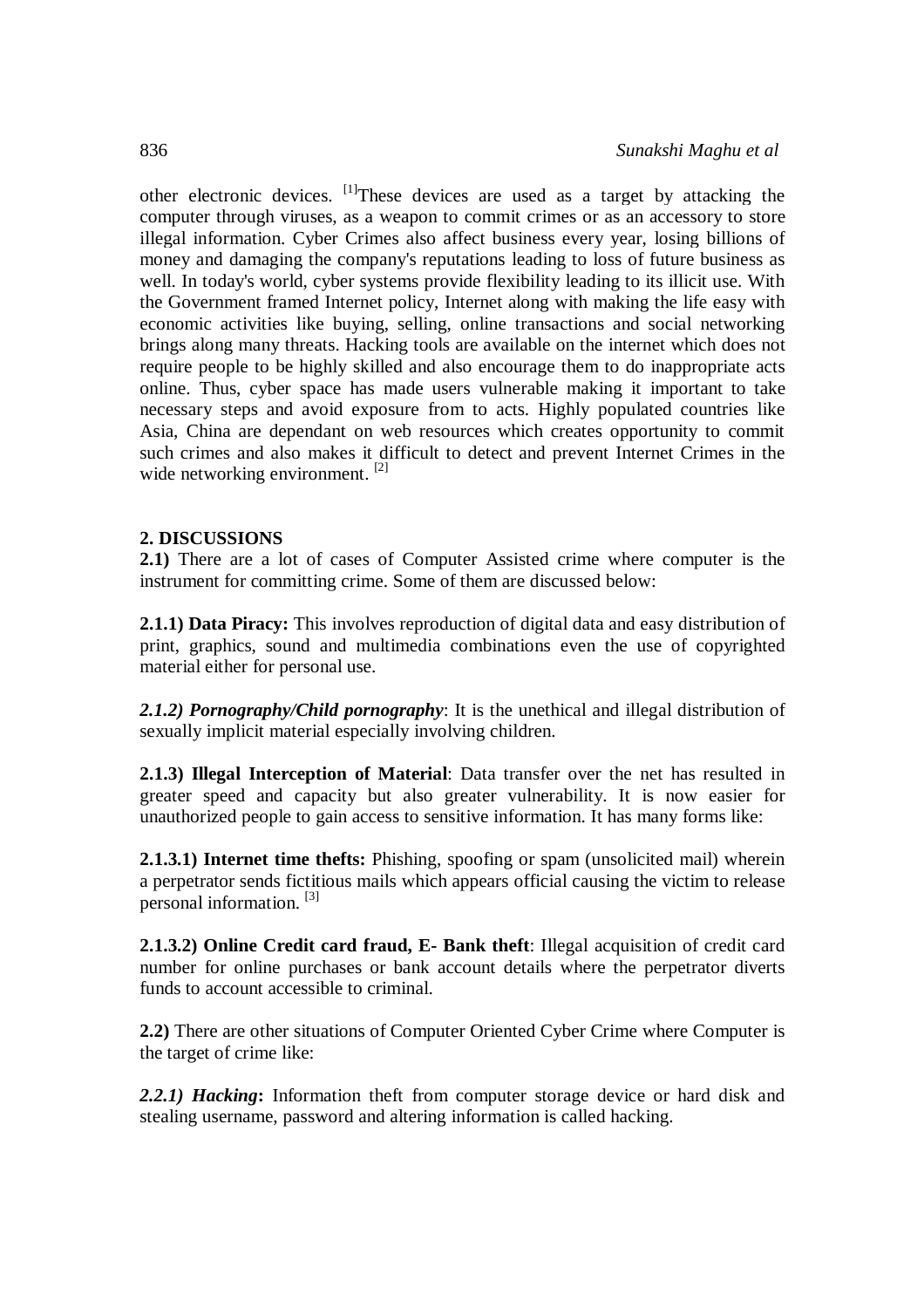*2.2.2) Forgery:* It includes reproduction of documents, certificates, identity thefts and fake currency.

*2.2.3) Altering Websites*: Here the hacker deletes some pages of a website, uploads new pages with the similar name and controls the messages conveyed by the web site.

2.2.4) Cyber terrorism: It involves E-murder or homicide or suicide or Spyware. <sup>[4]</sup>

# **3 CAUSES OF CYBER CRIMES**

**3.1)** *Ease of access:* The problem encountered in guarding a computer system from unauthorised access is that there is every possibility of violating the technology by stealing access codes, recorders, pins, retina imagers etc. that can be used to fool biometric systems and bypass firewalls to get past many a security system.

*3.2) Cyber Hoaxes:* Cyber Crimes can be committed just to cause threats or damage one's reputation. This is the most dangerous of all causes. The involved believe in fighting their cause and want their goal to be achieved. They are called cyberterrorists. [5]

**3.3)** *Negligence***:** There are possibilities of not paying attention in protecting the system. This negligence gives the criminals control to damage the computer.

*3.4) Revenge or Motivation:* The greed to master the complex system with a desire to inflict loss to the victim. This includes youngsters or those who are driven by lust to make quick money and they tamper with data like e-commerce, e-banking or fraud in transactions.

**3.5)** *Poor law Enforcing Bodies***:** Due to lack in cyber laws of many countries, many criminals get away without being punished.

**3.6)** *Cyber Crimes committed for publicity or recognition***:** Generally committed by youngsters where they just want to be noticed without hurting someone's sentiments. [6]

### **4 CYBER CRIME INVESTIGATIONS**

Research has shown that no law can be fully brought into function to eradicate cyber crimes. The year 2012 experienced 61 % increase in cyber crimes totalling to 2, 876 with Maharashtra recording the most number of cases. A total of 176, 276, 356, 422 and 601 cases were registered under cyber crime related sections of the Indian Penal Code (IPC) during 2008, 2009, 2010, 2011 and 2012. The past year illustrated how quickly the threat landscape continues to evolve, with risk to organisations continues to be amplified and it's now expanding across diverse mobile platforms. The Websense Security Lab reinforced that traditional security measures are no longer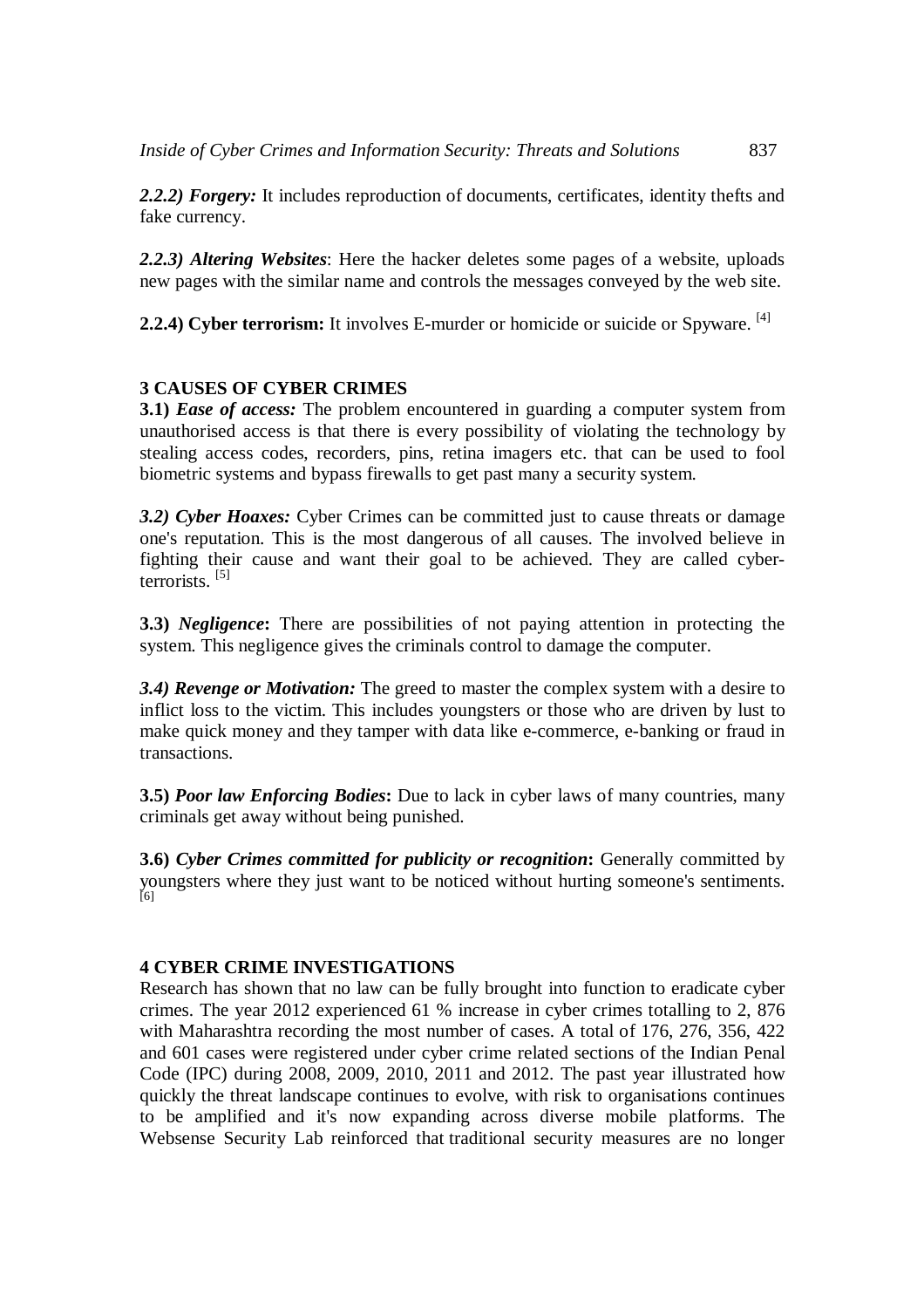effective in eradicating cyber attacks. The security providers need to evolve towards more practical defences. Here some Case studies have been included to elaborate on the threats and methods of defending against cyber attacks:

### *Case 1: Phishing Case Study*

One Doctor from Gujarat had registered a crime stating that some persons ("perpetrators") have perpetrated certain acts through misleading emails ostensibly emanating from ICICI Bank's email ID. Such acts have been perpetrated with intent to defraud the Customers. The investigation was carried out with the help of the mail received by the customer, bank account IP details & domain IP information, the place of offence at was searched for evidence.

# *Case 2: On line credit Cheating and Forgery Scam*

In one of the noted cases of 2003, Amit Tiwari, a 21yr old engineering student had many names, bank accounts and clients with an ingenious plan to defraud a Mumbai based credit card processing company, CC Avenue of nearly Rs. 900, 000.

# *Case 3: Financial Crimes*

Wipro Spectramind lost the telemarketing contract from Capital one due to an organized crime. The telemarketing executives offered fake discounts, free gifts to the Americans in order to boost the sales of the Capital one. The internal audit revealed the fact and surprisingly it was also noted that the superiors of these telemarketers were also involved in the whole scenario.

### **5 DEFENDING AGAINST CYBER CRIMES**

5.1 As noted from the above three cases, predefined safety from cyber crimes to safeguard the network of agencies are important. The cyber criminals detect security holes which career criminals or even cyber-terrorist could use to attack them in future. Safeguarding and monitoring wireless access points, network access points, and network-attached devices by securing interfaces between agency-controlled and nonagency controlled or public networks, Standardizing authentication mechanisms in place for both users and equipment, Controlling users' access to information resources.

5.2 To prevent insider attacks on agency networks access rights to files should be controlled and access should be granted only on as required for the performance of iob duties.  $[7]$ 

5.3 Networks that serve different agencies or departments should be segregated, and access to those segmented networks should be established as appropriate through the use of VLANs, routers, firewalls, etc.

5.4 Access badges should l be programmed to allow entry only into assigned places of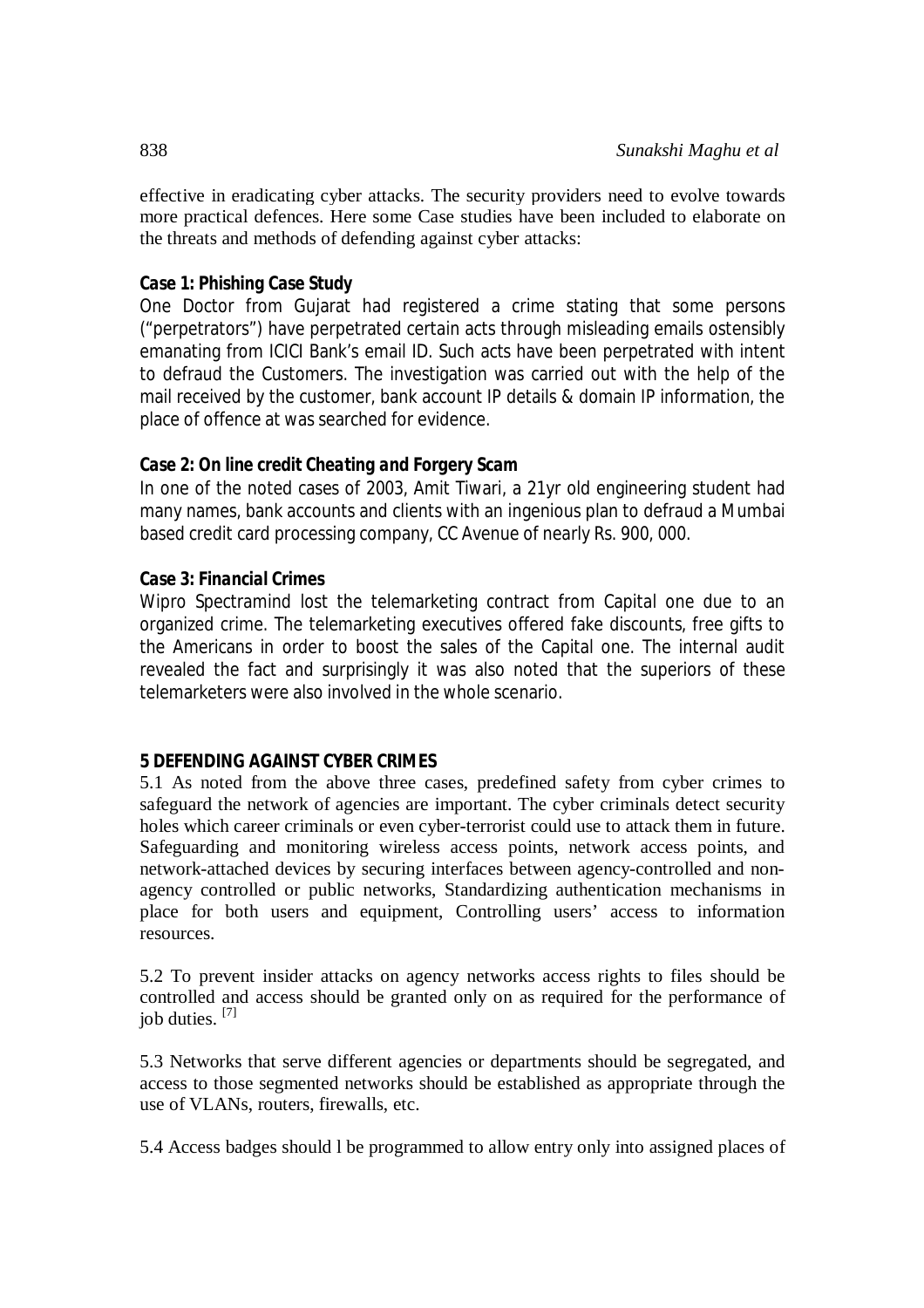duty like after the Wipro Spectramind case, thorough security check of employees takes place and Mobile phone use is prohibited and technology is used to monitor data records.

5.5 Users' activities on systems should be monitored.

5.6 To prevent unauthorized access of information all hosts that are potential targets of DoS( Denial of Service) should be secured.

5.7 Authentic programs should be installed with Trojan scan Programs.

5.8 To prevent against exploitation:

- Periodic scanning for spyware, adware and bots (software robots) shall be conducted with anti-spyware programs that detect these malicious programs.
- Denial of all inbound traffic by default through the perimeter defence.
- Provision of security awareness training to personnel on an annual basis that, in part, cautions against downloading software programs from the Internet without appropriate agency approval

5.9 **Virus Protection:** To minimize virus hoax Virus detection programs and practices shall be implemented throughout agencies All agencies shall be responsible for ensuring that they have current software on their network to prevent the introduction or propagation of computer viruses by using of antivirus software, performing frequent backups on data files, using write-protected program media, such as diskettes or CDROMs, validating the source of software before installing it all CDs or other media brought from home or any other outside.

#### **6 CONCLUSIONS**

It has been deducted from this present study that with increasing rate of cyber crimes more detection techniques along with educating the users on being safe online needs to be established with complete guidance to know about the pros and cons of the web before entering it. There is no doubt that the Internet offers criminals several opportunities. Information is the best form of protection. Concrete measures must be found in order to track electronics evidence and preserve them so that systems are better protected from cyber intrusions. Besides, new cyber laws and policies must be developed by to tackle the various families of cyber crime. Even the companies need to take appropriate measures to investigate and prevent their data.

#### **7 REFERENCES**

[1] Dacey, Raymond & Gallant, Kenneth S. (1997) "Crime control and harassment of the innocent, " Journal of Criminal Justice, Elsevier, vol. 25(4), pages 325- 334.